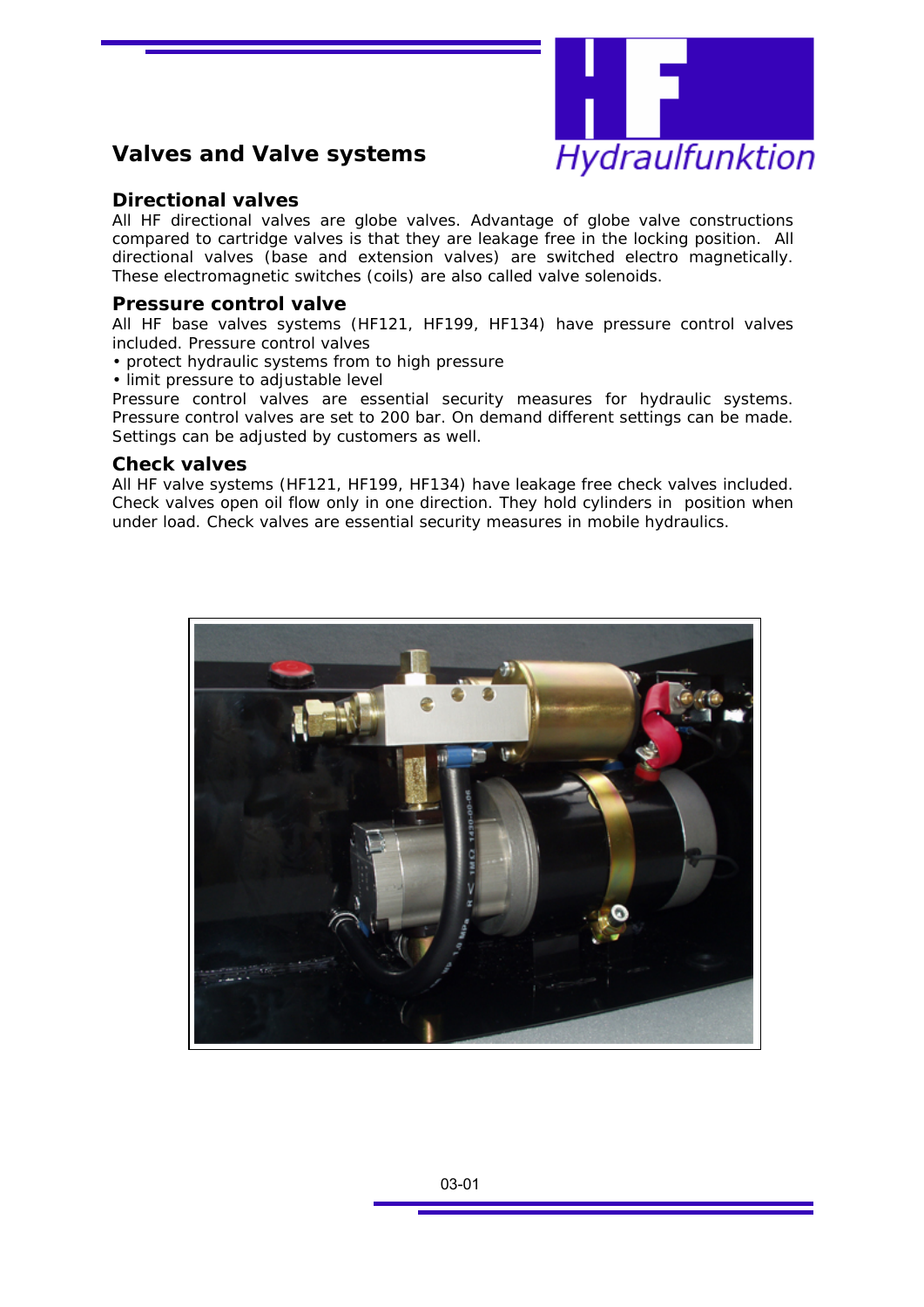

## **valve systems for single acting functions (base valve)**





Type denomination HF21 Art.-Nr.: 4121 For one or several single acting functions (by using 3/2 directional valve HF36)

Type denomination HF199 Art.-Nr.: 4125 For several single acting functions (compact construction)

### **4/3 valve for double acting functions (base valve)**



Type denomination HF127 Art.-Nr.: 4127

For one or several double acting functions, or for combined single and double acting functions (by using 3/2 directional valve HF36 (extension valve))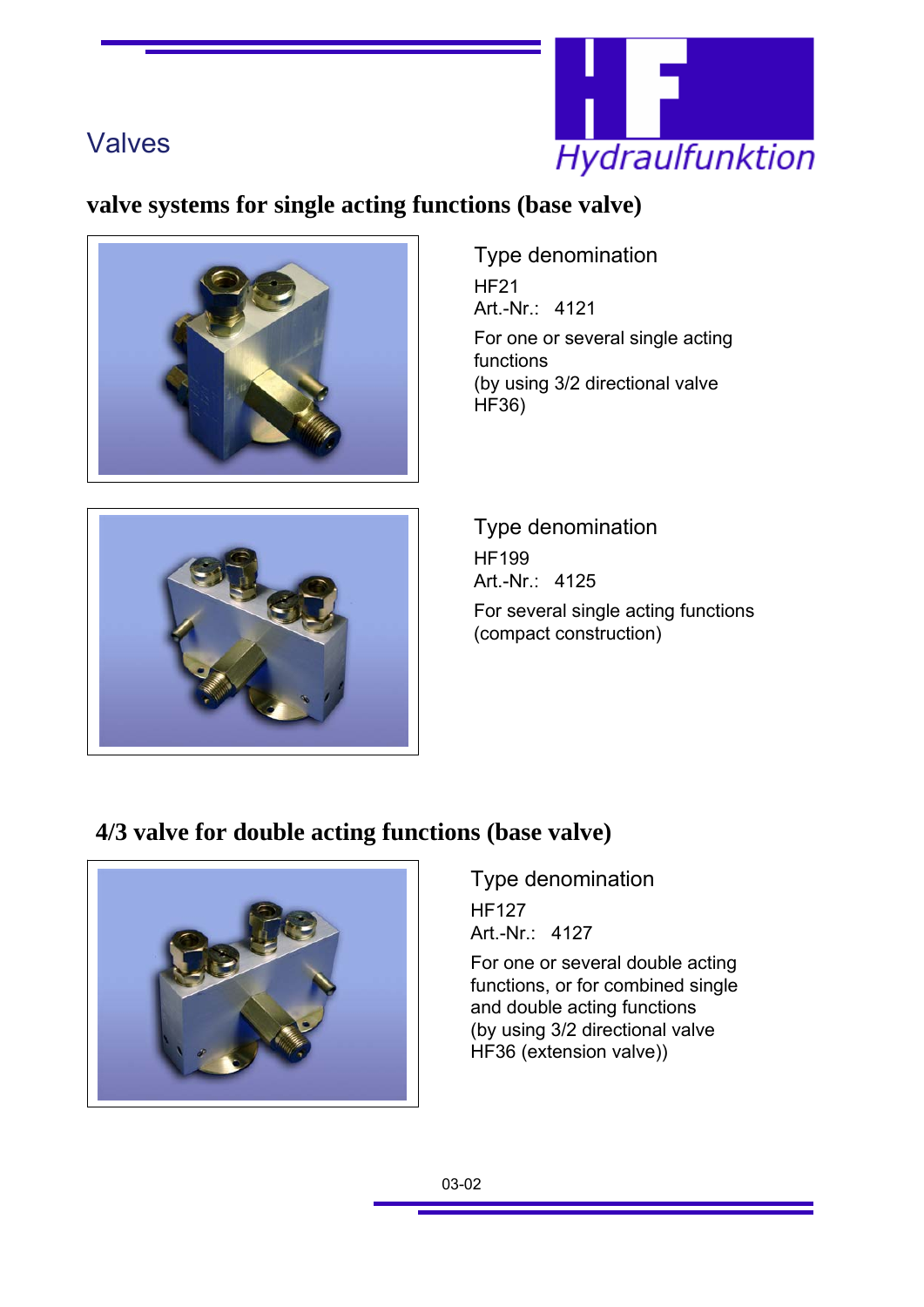

### **3/2 directional valve (extension valve)**



Type denomination

HF136 (change over valve) Art.-Nr.: 4136 3/2 directional valve Extension valve for: HF21 (Art.-Nr. 4121) (single acting functions) HF34 (Art.-Nr.: 4134) (for double acting functions)

| function                               | base valves            | Extension valves           |
|----------------------------------------|------------------------|----------------------------|
| 1 x single acting                      | HF21 (Art.-Nr.: 4121)  |                            |
| 2 x single acting $*$                  |                        | 1 x HF 36 (Art.-Nr.: 4136) |
| 1x double acting                       | HF127 (Art.-Nr.: 4127) |                            |
| 1 x single acting<br>1 x double acting |                        | 1 x HF 36 (Art.-Nr.: 4136) |
| 2 x double acting                      |                        | 2 x HF 36 (Art.-Nr.: 4136) |
| 2 x single acting $*$                  | HF99 (Art.-Nr.: 4199)  |                            |

Overview on valve combinations

\* Both signed valve system are used for several single acting function. Directional valve HF99 is a more compact construction. Use directional valves HF21 and HF36 in combination in order to upgrade existing power units.

### **Valve-Solenoid (electro magnetic coil)**



Type denomination

Valve-Solenoid electro magnetic coil 12HF15 24HF15

Art.-Nr.: 4112 (12 V) Art.-Nr.: 4124 (24 V) Compare: 12EM15 24EM15

03-03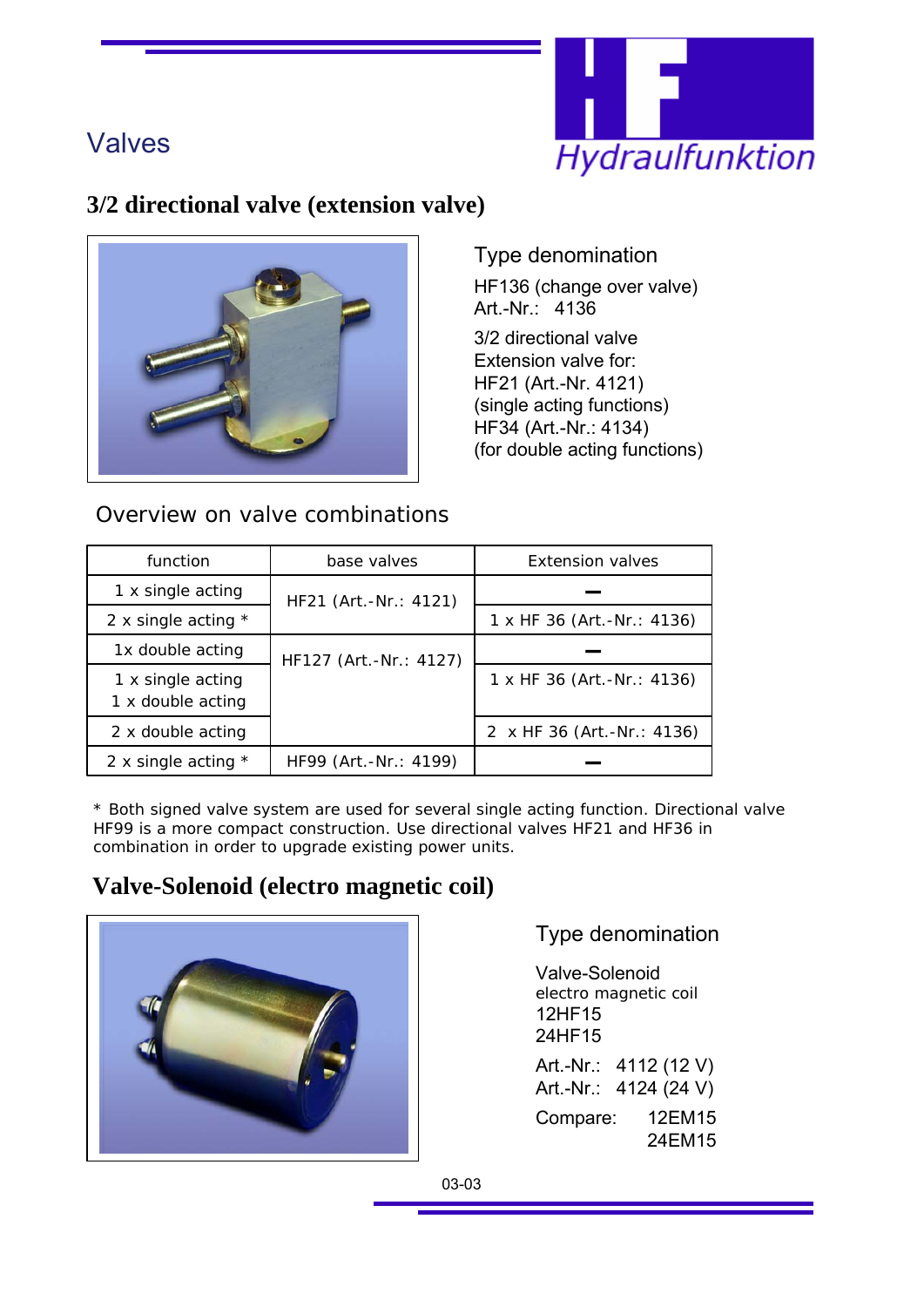

## **HF45 - Flow control valve**



### Type denomination

HF45 (flow valve) NA45 (replaces HF123) Art.-Nr.: 4145 For flow up to 10 l/min.

HF45c Art.-Nr.: 4145c for flow up to 30 l/min.

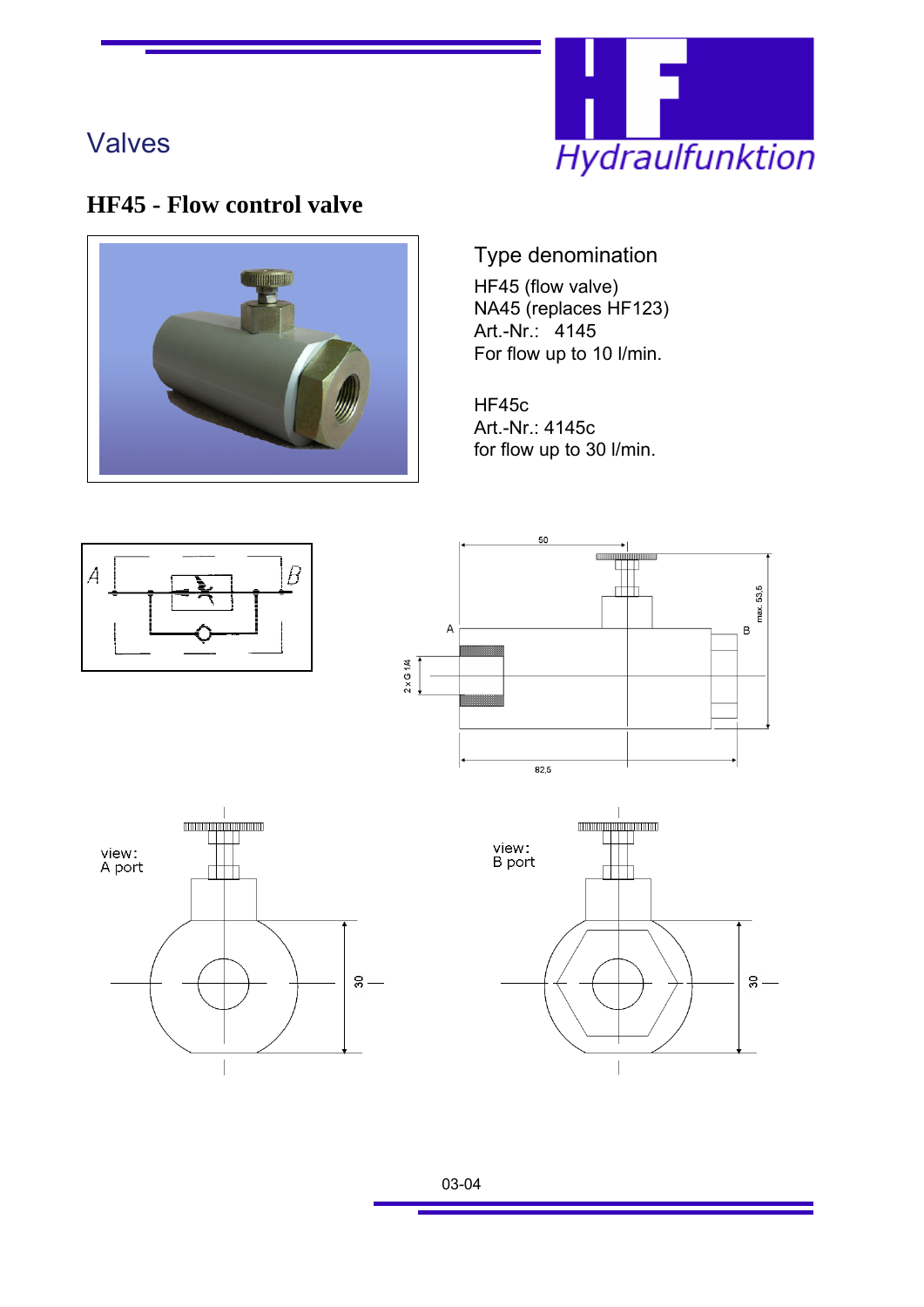





*HF500-24*

*HF500 –* This valve includes a flow control valve.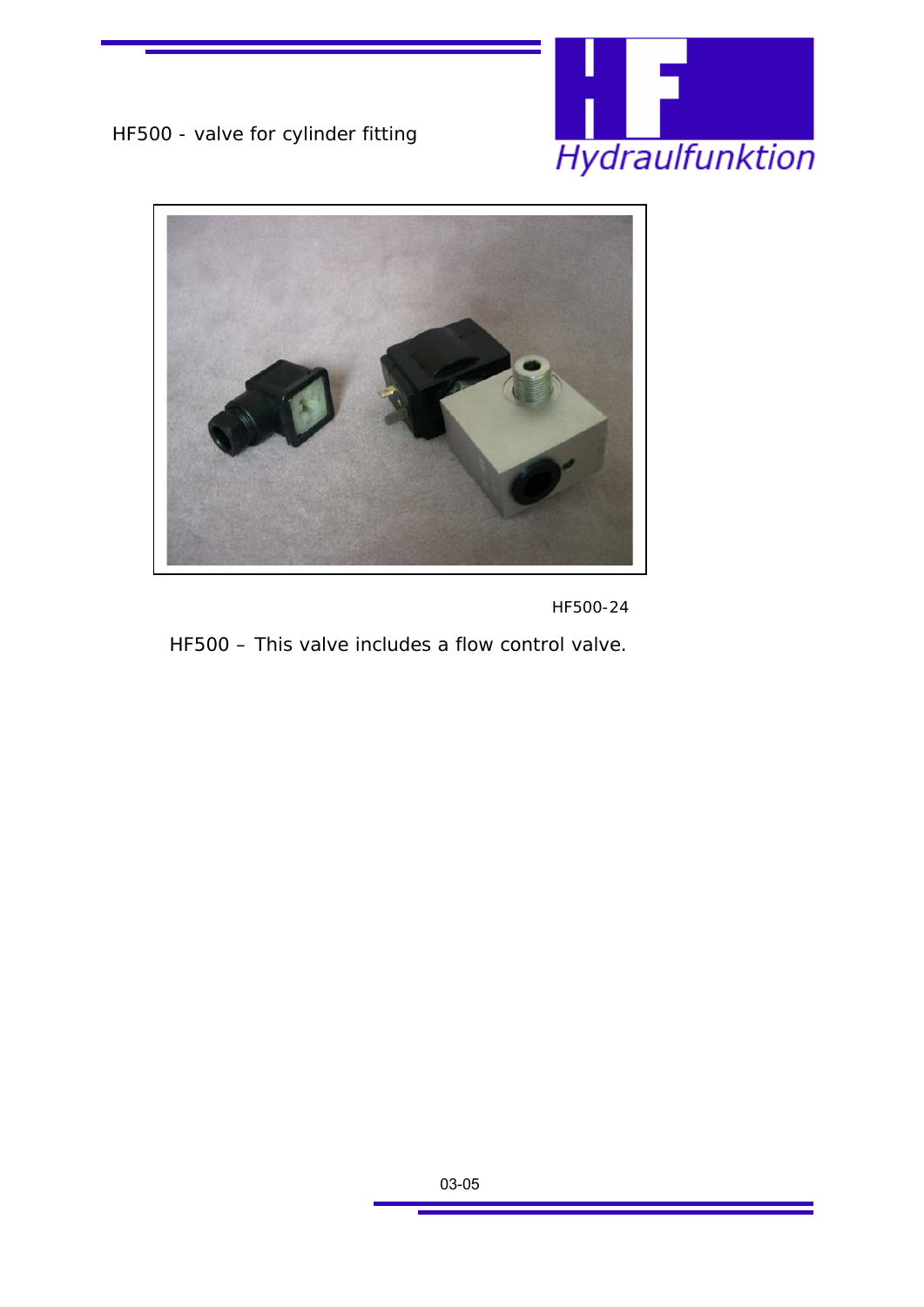

## **Technical drawing**

Type denomination HF21 Art.-Nr.: 4121

For one or several single acting functions (by using 3/2 directional valve HF36)





#### **Mounting**

On pumps:  $1/2$ <sup>"</sup>BSP screw thread<br>On cylinders:  $1/4$ "screw thread 1/4"screw thread cutting ring prepared (pipe connection) pipe ø 12mm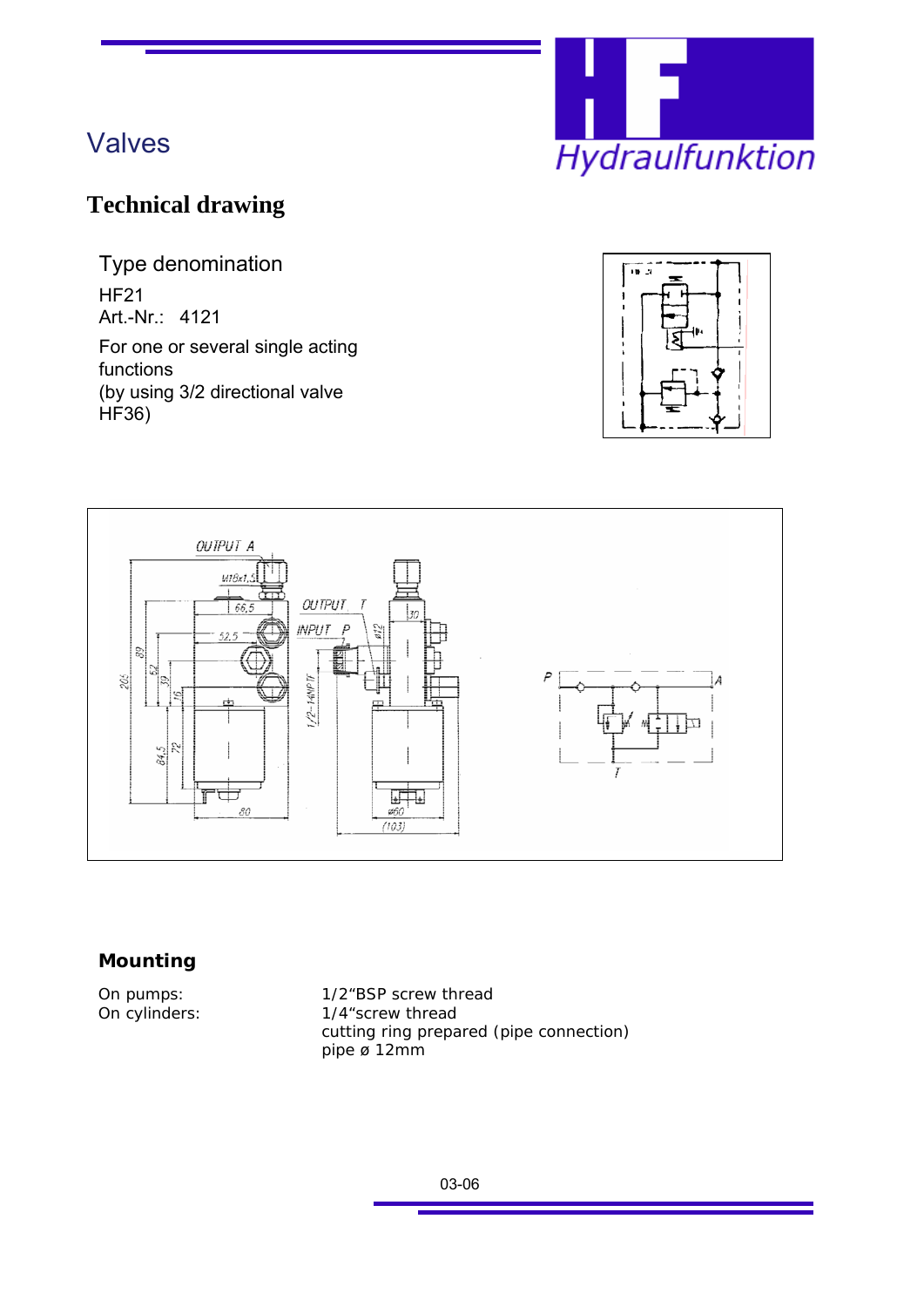

## **Technical drawing**

Type denomination HF199 Art.-Nr.: 4199 For several single acting

functions





#### **Mounting**

On pumps:  $1/2$ <sup>"</sup>BSP screw thread<br>On cylinders:  $1/4$ "screw thread 1/4"screw thread cutting ring prepared (pipe connection) pipe ø 12mm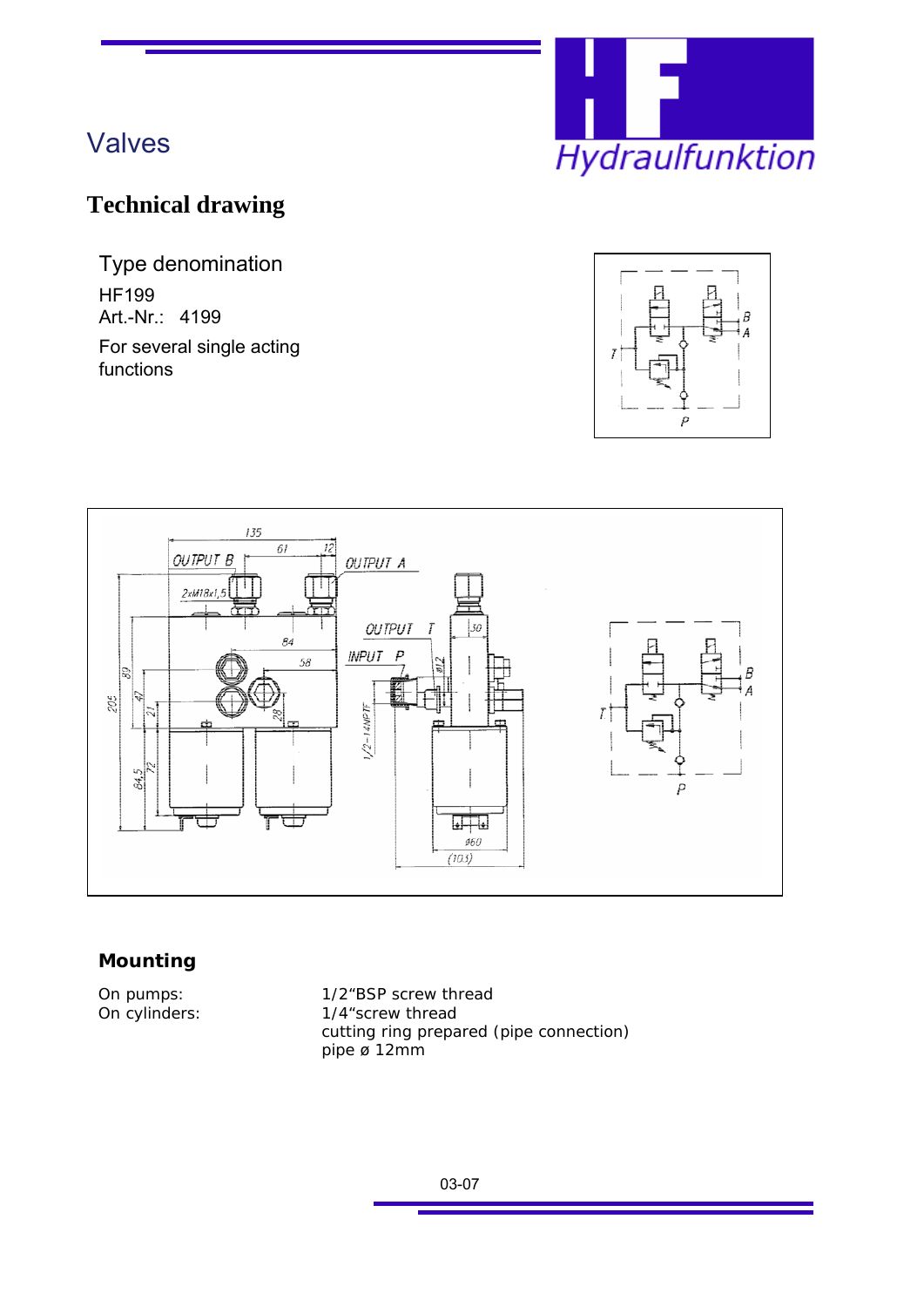

## **Technical drawing**

Type denomination

HF127 (4/3 directional valve) Art.-Nr.: 4127

For one or several double acting functions; or for combined single and double acting functions (by using 3/2 directional valve HF36 (extension valve))





#### **Mounting**

On pumps:  $1/2$ <sup>"</sup>BSP screw thread<br>On cylinders:  $1/4$ "screw thread 1/4"screw thread cutting ring prepared (pipe connection) pipe ø 12mm